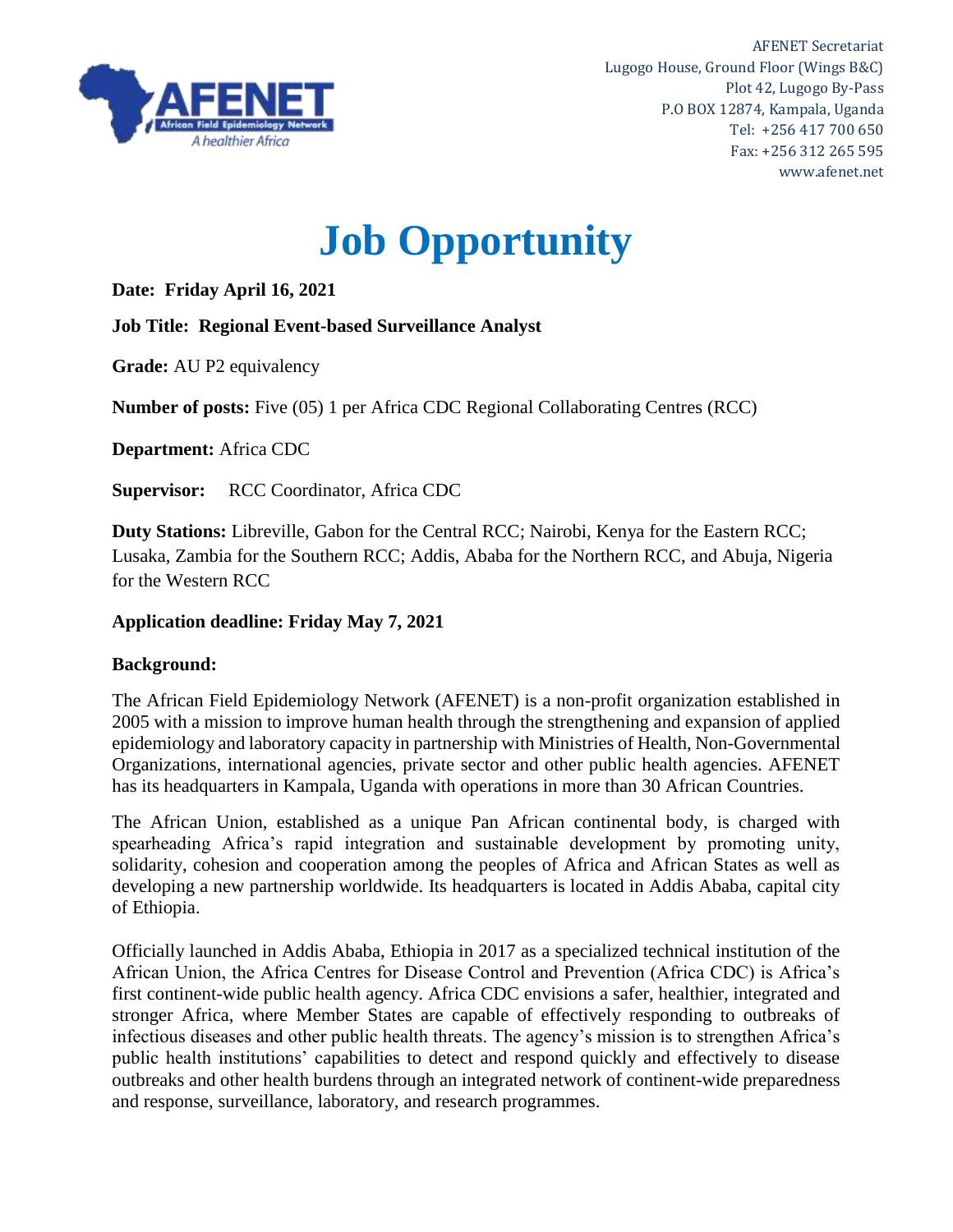

Towards meeting its mission, the Africa CDC will work with African Union Member States, WHO, and partners in the five geographic sub-regions of Africa to strengthen their capacity in five strategic priority areas: (1) public health surveillance and disease intelligence; (2) public health emergency preparedness and response; (3) public health laboratory systems and networks; (4) disease control and prevention; and (5) public health research and public health institutes.

In seeking to achieve this objective, the African Union intends to strengthen its capacity to deliver by, among others, the reinforcement of its organizational structure and expertise.

AFENET therefore seeks to fill this position with applicants who are nationals and citizens of AU Member States. The position is based at the different RCCs of the Africa CDC.

#### **Job Purpose**

The regional Event-based Surveillance (EBS) Analyst will work as part of a team to coordinate and conduct Africa CDC's routine media scanning for public health events across the continent. Familiar with the fundamentals of public health surveillance, the Analyst will review media reports using systems like Epidemic Intelligence from Open Sources, GPHIN, and ProMED to identify and verify human, animal, and environmental events of public health importance that will be included in a weekly report or outbreak brief. The Analyst will coordinate with all AU Member States within their region to detect, verify and report public health threats to RCCs and Africa CDC EBS network. The Analyst will also contribute to improving existing EBS protocols and procedures, including training new staff and strengthening Member State EBS capacity when needed.

#### **Major Duties and Responsibilities**

The EBS Analyst shall:

- Coordinate and conduct Africa CDC's event-based surveillance activities, including media scanning, event verification, risk assessment, report writing, and report dissemination within the assigned region.
- Collaborate with Africa CDC HQ, other RCCs, Member States, and international and regional organizations, such as WHO, FAO, OIE, and WAHO to verify media reports.
- Maintain EBS event tracker and convene routine EBS team meetings within the RCC and HQ as needed, to update events being monitored.
- Produce and disseminate, daily, weekly EBS reports or other relevant EBS products to all relevant stakeholders in the assigned region.
- Represent the region and contribute to continental alerts, reports, and outbreak briefs.
- Work with a team of experts to publish reports, including scientific articles and guidance documents on EBS and disease intelligence in Africa.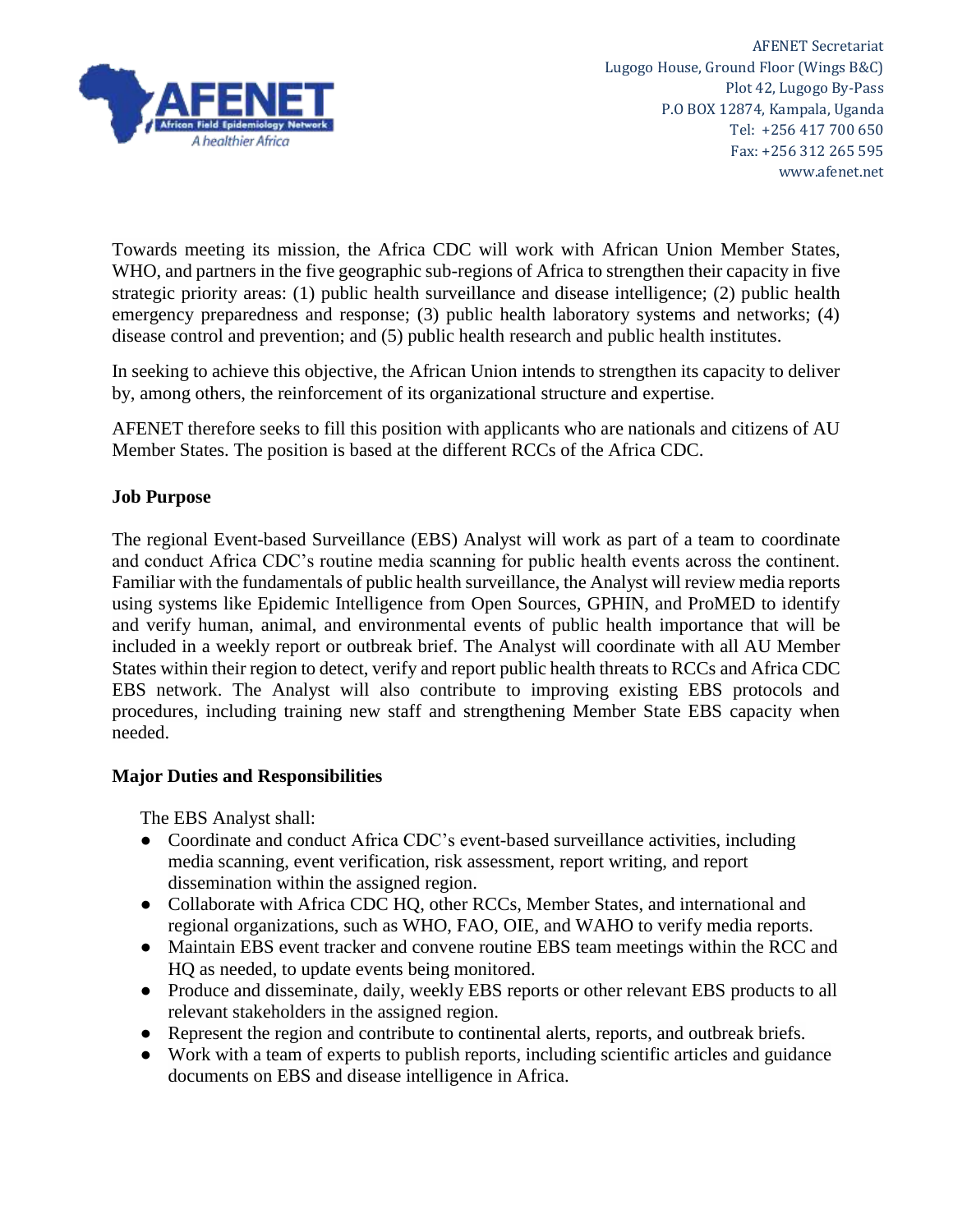

AFENET Secretariat Lugogo House, Ground Floor (Wings B&C) Plot 42, Lugogo By-Pass P.O BOX 12874, Kampala, Uganda Tel: +256 417 700 650 Fax: +256 312 265 595 www.afenet.net

- Coordinate with the Africa CDC Division of Surveillance and Disease Intelligence EBS unit to provide technical support to Member States in the establishment of EBS.
- Collaborate with the Africa CDC Division of Emergency Preparedness and Response staff for events that need technical support from Africa CDC and/or hosting RCC.
- Perform any other tasks or activities as assigned by supervisor.

# **Minimum Qualification**

- a. Bachelor's (e.g. BSc) or Master's Degree (e.g., MPH, or MS) in a relevant discipline such as but not limited to, public health, infectious diseases, basic health science (e.g., biology), epidemiology or related discipline and relevant years of experience in public health or epidemiology or related discipline or completion of a Field Epidemiology Training Program.
- b. Practical experience is defined as implementing/coordinating public health epidemiology and surveillance or other related public health program in any setting, including a governmental agency, non-governmental organization, academic institution, research organization or a life-sciences company is required

# **Required Experience**

- a. A minimum of 2 years (5 years for Bsc) of relevant\* practical experience in public health with special emphasis on public health surveillance and disease intelligence, or other public health programmes in any setting, including a governmental agency, academic institution, research organization or a life-sciences company.
- b. Clear understanding of public health surveillance systems on the African continent and fair knowledge of operations of the Ministry of Health in Member States.
- c. Knowledge of public health surveillance guidelines, frameworks and data capture, reporting and analyses platforms and tools on the continent.
- d. Knowledge and experience in supporting public health surveillance programmes or other disease intelligence initiatives with government ministries and partners.
- e. Knowledge of establishing public health EBS in regional, national, or subnational settings.
- f. Knowledge of relevant public health issues in Africa, and at least 2 years previous experience working in Africa.
- g. Deep understanding of the African Union way of working and managing associated relationships with Member State entities and partners.

\*Relevant experience is defined as implementing/coordinating public health epidemiology and surveillance or other public health programme and/or health sciences research programme.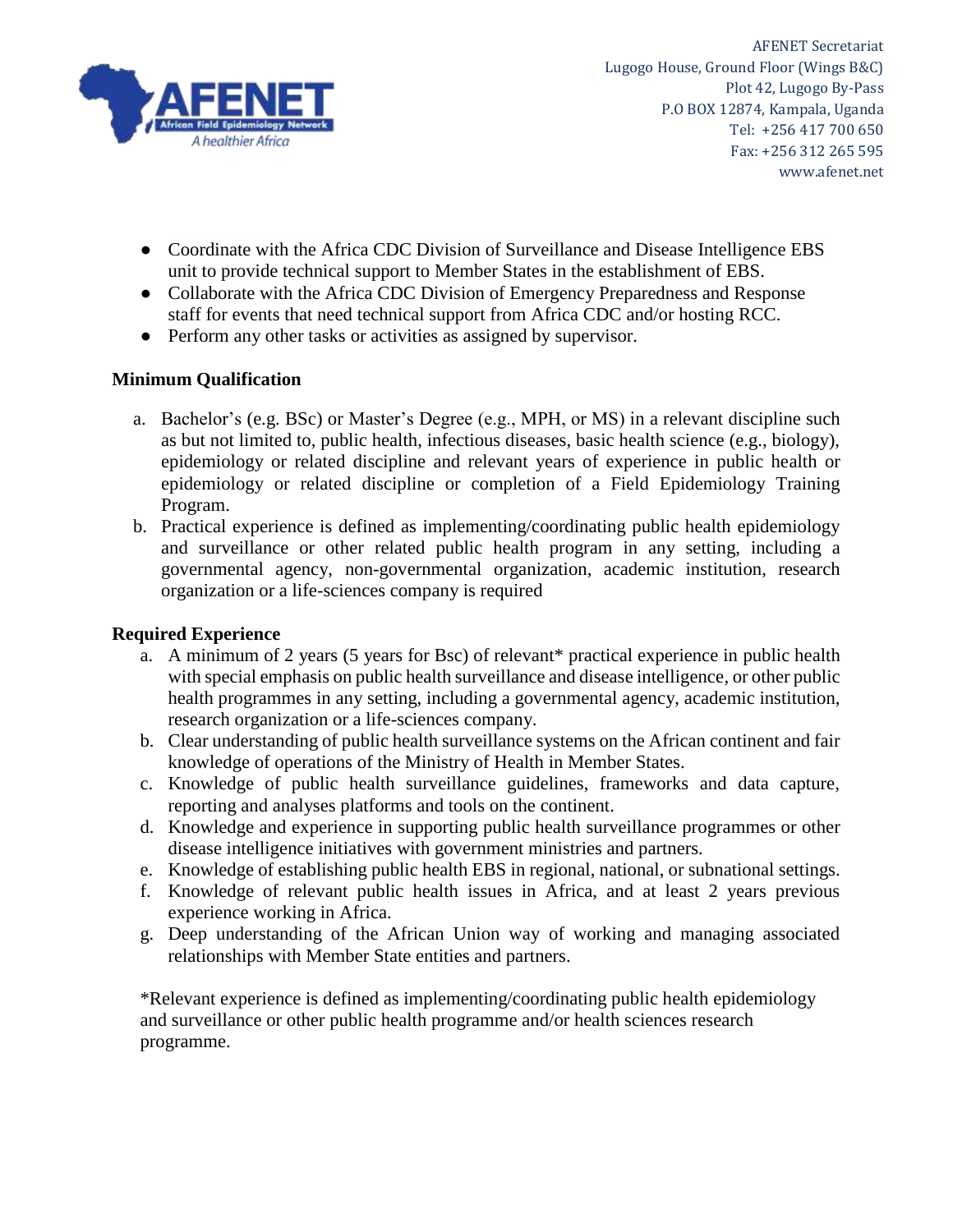

## **Skills and competencies required**

#### **A. Functional Skills**

- a) Excellent diplomatic, representational, interpersonal and communication skills, including experience successfully interacting with stakeholders and decision-makers in technical and other professional settings;
- b) Mastery of public health principles and practice as they relate to the implementation of public health programmes and service delivery;
- c) Excellent technical and scientific writing skills, in addition to Narrative and financial reporting skills;
- d) Excellent organizational skills and a proven ability to deliver under tight deadlines and works well under pressure;
- e) Demonstrated project planning and management skills for organizing, planning and executing public health projects from conception through implementation;
- f) Skills in translating highly technical information into presentations, briefings and report and funding proposals for both technical and lay audiences;
- g) Resourceful and skilled at collecting, analysing and using data to recommend, make and communicate decisions of a technical nature to both scientific and lay audiences;
- h) Demonstrated ability with regard to computer skills, including excellent word-processing capabilities, proficiency with e-mail and internet applications, experience in using office software applications such as MS Excel, PowerPoint and Word;

#### **Personal Abilities**

- − Leadership and management abilities
- − Ability to work under pressure, stay on track and meet deadlines
- − Analytical and problem-solving abilities
- − Proven ability to use clear, concise language in correspondence as well as including content fitting for the purpose and audiences when preparing written briefs and reports;
- − Able to operate in a multicultural environment
- − High level of autonomy at work, yet with profound team-spirit
- − Adaptive, patient, resourceful, resilient and flexible
- − Pro-active and solutions oriented

#### **AU Language Requirement**

Proficiency in one of the four African Union official languages (Arabic, English, French or Portuguese). For all regions, knowledge two or more of the official languages is an advantage. For West and Central Africa, knowledge of French is desired.

#### **Remuneration:**

Competitive based on qualification and experience.